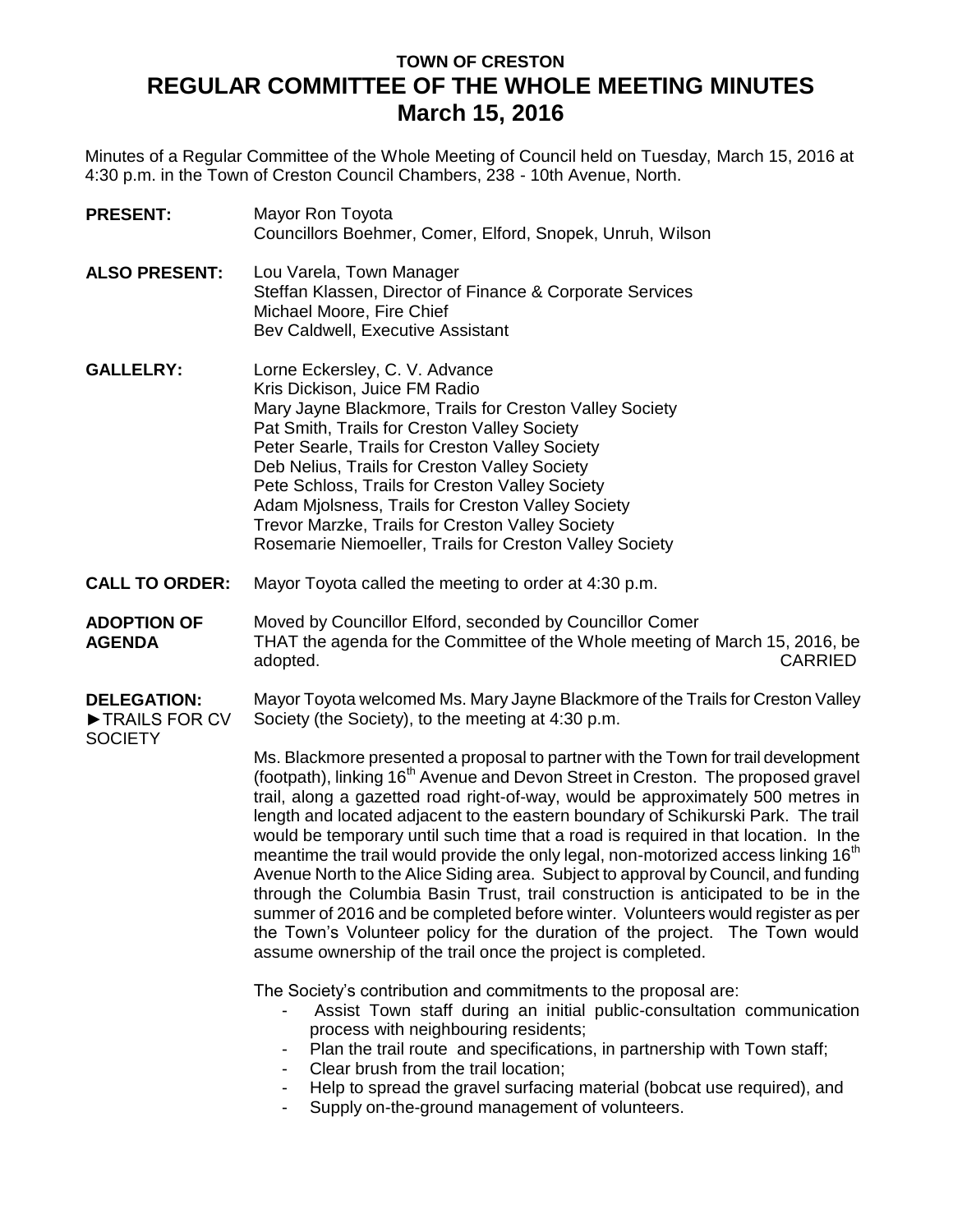The Society requests the following from the Town:

- A letter of support indicating Town approval for the Society to pursue this project partnership;
- Staff representation at a preliminary neighbourhood consultation communication process, if applicable;
- Minimal staff time to establish the right-of-way boundaries and estimate the volume of gravel surfacing required;
- Gravel surfacing material, as an in-kind contribution to this project; and
- Town staff member or Councillor assigned as a contact person for this project, in case of issues that may arise during the development process.

Mayor Toyota thanks Ms. Blackmore for her presentation.

#### **COUNCIL RECOMMENDATION NO. 1:**

**COMMITTEE** ►FOOTPATH/TRAIL with the Town of Creston to construct a footpath (trail) linking the end of Devon DEVON ST. & 16<sup>TH</sup> AVE. N. THAT Ltr #112 from the Trails for Creston Valley Society, proposing a partnership Street with  $16<sup>th</sup>$  Avenue North, be referred to staff for a report regarding the proposal and detail costs, communication plan, staff involvement, etc., for Council's consideration.

### ►KOOT. COLUMBIA **RECOMMENDATION NO. 2:**

**DISCOVERY** CENTRE THAT Ltr #132 from the Kootenay Columbia Discovery Centre Society, requesting a letter of support, be received; AND FURTHER, THAT the Mayor is authorized to write the Kootenay Columbia Discovery Centre Society, advising of Council's support of the proposed concept to construct a Discovery Centre facility in the Creston Valley.

►RDCK SERVICE 107 (SUSTAINA-BILITY SERVICE) **RECOMMENDATION NO. 3:** That the verbal report by the Town Manager, regarding Regional District of Central Kootenay Sustainability Service No. 107, and advising that the Town had given notice to withdraw from that Service as of December 31, 2015, be received.

#### ►CV THUNDER **RECOMMENDATION NO. 4:**

CATS RE 2017 CYCLONE TAYLOR CUP THAT the Mayor is authorized to write the Creston Valley Thunder Cats Hockey Team, in support of the Team's application to host the 2017 Cyclone Taylor Cub Junior B Provincial Hockey Championships, in Creston.

## ►CV ROTARY CLUB **RECOMMENDATION NO. 5:**

RE CRESTON-KOOTENAY FOUND. request to submit an application to the Creston-Kootenay Foundation for funding THAT Ltr #187 from the Director of Finance and Corporate Services, regarding a assistance, be received; AND FURTHER, THAT staff is authorized to submit an application to the Creston-Kootenay Foundation, on behalf of the Creston Valley Rotary Club, for funding to assist with the costs to construct a 1,600 square foot concrete pad to house a 900 square foot pavilion, and the construction of a 664 square foot washroom / changing room building in Centennial Park.

#### ►DRAFT FIVE-**RECOMMENDATION NO. 6:**

YEAR FINANCIAL PLAN THAT the presentation by the Director of Finance and Corporate Services, regarding the draft Five-Year Financial Plan (2016 – 2020) and recommended 2016 budget for the Town of Creston, be received; AND FURTHER, THAT staff is authorized to draft a Five-Year Financial Plan (2016 – 2020) Bylaw for Council to consider three readings at the April 12, 2016 Regular meeting.